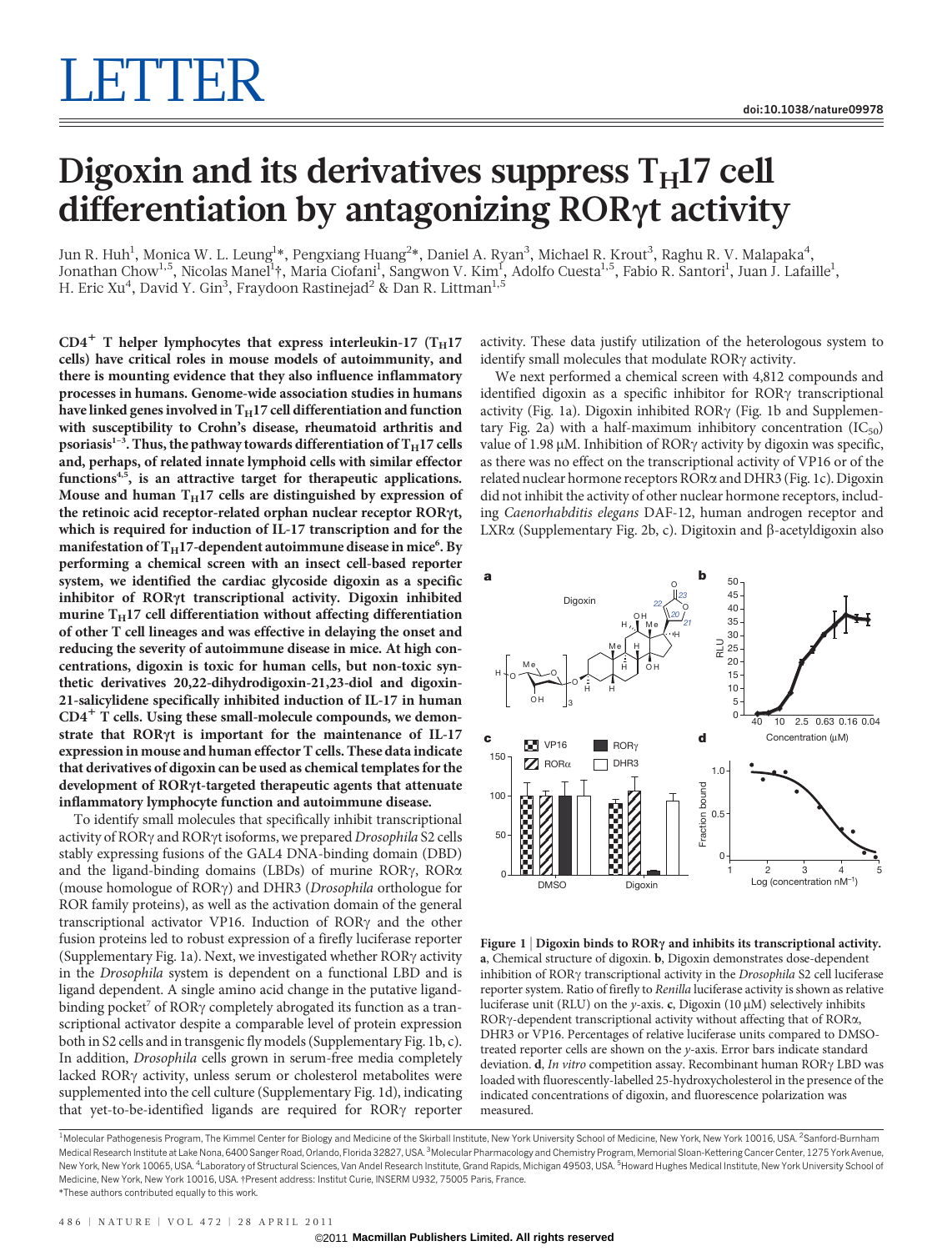selectively inhibited ROR $\gamma$  (Supplementary Fig. 2d, e) with similar IC<sub>50</sub> values. Next, we examined whether digoxin targets  $ROR\gamma$  directly. 25-Hydroxycholesterol has been shown to bind to the  $ROR\gamma LBD^8$ , and conjugation of fluorescein to this surrogate ligand did not affect its ability to bind to the human  $ROR\gamma$  LBD (with a dissociation constant  $(K_d)$  of 109 nM). Addition of digoxin led to a dose-dependent decrease in fluorescence polarization values, demonstrating that digoxin can displace the sterol ligand with an IC<sub>50</sub> of 4.1  $\mu$ M (Fig. 1d). In addition, circular dichroism analysis showed that digoxin increased the thermal stability of the ROR $\gamma$  LBD, indicating that it interacts directly with ROR $\gamma$  (Supplementary Fig. 3a)<sup>9</sup>. Digoxigenin, the aglycone of digoxin, did not inhibit ROR $\gamma$ t activity in Drosophila cells and did not bind to the RORyt LBD in the circular dichroism and competition assays (data not shown and Supplementary Fig. 3b). We further investigated whether digoxin binds inside the ligand-binding pocket of ROR $\gamma$ . We performed random mutagenesis on the LBD and screened 200 clones to identify those that were resistant to digoxin-mediated inhibition. Two clones with this property were identified and shared mutation of amino acid 290 (L290P/A494T and L290F/C318S). ROR $\gamma$ harbouring mutations at all three residues ( $ROR\gamma/\gamma t$ (triple)) exhibited much less sensitivity to digoxin, in spite of transcriptional activity similar to that of the wild-type molecule (Supplementary Fig. 3c, d). Two of the mutations mapped to the ligand-binding pocket (L290 and



C318) and one to helix 11  $(A494)^{8}$ , consistent with digoxin binding inside the pocket.

When naive mouse  $CD4^+$  T cells were cultured under  $T_H17$  polarizing conditions (IL-6 and TGF- $\beta$ ), treatment with digoxin led to markedly reduced expression of IL-17a protein (Fig. 2a). Transcriptional upregulation of genes encoding the IL-23 receptor (IL-23R), IL-17a, IL-17f or IL-22 was also strongly inhibited (Supplementary Fig. 4a, b). Expression of ROR $\gamma$ t-independent T<sub>H</sub>17 signature genes, such as Il21, Maf, Rora, Batf and Irf4, was not affected by digoxin (Supplementary Fig. 4c, d). Reduction of  $T_H17$  cell differentiation after treatment of wild-type cells with digoxin was similar to that observed upon targeted inactivation of  $Rorc(\gamma t)$  (Fig. 2a). IL-23-induced  $T_H17$ cell differentiation<sup>10</sup> was also inhibited in the presence of digoxin (Supplementary Fig. 4e). Importantly, digoxin had no effect on differentiation of naive CD4<sup>+</sup> T cells into other lineages, including  $T_H1, T_H2$ and regulatory T cells (Supplementary Fig. 4f, g). Other cardiac glycosides with structures related to digoxin, including proscillaridin A, deslanoside, erysimoside, oleandrin, ouabain, ouabagenin, digitoxigenin, digoxigenin and lanatoside C, had no significant effect on ROR $\gamma$  transcriptional activity or T<sub>H</sub>17 cell differentiation (Supplementary Fig. 5a, b).

To investigate if  $ROR\gamma t$  is the major target of digoxin or if another dominant cellular target exists, we performed gene expression profiling with total RNA samples isolated from dimethylsulphoxide (DMSO)- or digoxin-treated wild-type or RORyt-deficient cells cultured in  $T_H$ 17 conditions. Treatment with digoxin resulted in changes in gene expression that were very similar to those observed in ROR $\gamma$ tdeficient cells: two-way ANOVA analysis of differential gene expression revealed 67 genes that were significantly affected by the compound (DMSO versus digoxin) irrespective of genotype  $(P < 0.05)$  (Fig. 2b) and 323 that were affected by the genotype (wild type versus knockout) irrespective of compound treatment ( $P < 0.05$ ) (Supplementary Fig. 6a). Ninety-four per cent of genes affected by digoxin treatment were similarly affected by  $ROR\gamma t$  deficiency. Importantly, no genes were significantly affected by the combination of gene inactivation and digoxin treatment. These results indicate that the effects of digoxin are predominantly mediated through ROR $\gamma t$ . Induction of ROR $\gamma t$ messenger RNA and protein expression was not affected by digoxin (Supplementary Fig. 4a, d). To rule out the possibility that digoxin

Figure 2 | Digoxin inhibits mouse  $T_H$ 17 cell differentiation and ameliorates  $T_H$ 17-mediated autoimmune disease. a, Flow cytometry of intracellular staining for IL-17a and IFN- $\gamma$  in sorted naive T cell populations (from  $Ror\gamma t^{\beta/\beta}$ mice after transduction with control IRES–GFP (wild type (WT)) or CRE-IRES–GFP (knockout (KO)) retrovirus) activated and expanded in the presence of mouse  $T_H$ 17 polarizing cytokines. DMSO or 10  $\mu$ M digoxin was added at 6 h after viral transduction on day 1 and GFP-expressing cells were gated for analysis on day 5. b, Two-dimensional hierarchical clustering of the 67 genes (including redundant probe sets and genes of unknown function) identified to be significantly affected by two-way ANOVA analysis (DMSO versus digoxin treament,  $P < 0.05$ ). Each row corresponds to a gene and each column corresponds to an experimental sample. c, FACS-sorted naive T cells were transduced with retroviral vectors encoding murine RORa–IRES–GFP or RORγt-IRES-GFP on day 1 (16 h after TCR stimulation) and GFP-expressing cells were gated for anyalsis on day 5. DMSO or  $10 \mu$ M digoxin was added  $6-8$  h after transduction. d, EAE disease course in B6 wild-type mice that were injected i.p. with either DMSO or digoxin (40 µg per mouse) every day starting from day 2 after disease induction with myelin oligodendrocyte glycoprotein peptide 35-55 (MOG<sub>35-55</sub>) in complete Freund's adjuvant (CFA). Shown is averaged curve shape from seven experiments (10 or 20 mice were used per trial). \*P < 0.05. Error bars represent standard deviation. e, f, T<sub>H</sub>1 and T<sub>H</sub>17 cells in spinal cord of EAE mice treated with DMSO or digoxin. Lymphocytes were isolated on day 21 after disease induction. The cells were stimulated for 4 h with phorbol myristate acetate (PMA)/ionomycin and stained for surface markers and intracellular cytokines. Representative FACS plots (gated on  $CD45<sup>+</sup> CD11b<sup>-</sup> CD4<sup>+</sup>$  cells) from mice from each group are shown (e). T cells isolated from spinal cords of DMSO ( $n = 7$ ) or digoxin treated mice ( $n = 7$ ) were stained intracellularly for IFN- $\gamma$  or IL-17a. Statistical analysis was by a two-tailed unpaired Student's *t*-test; NS, not significant and  $P = 0.014$  (f).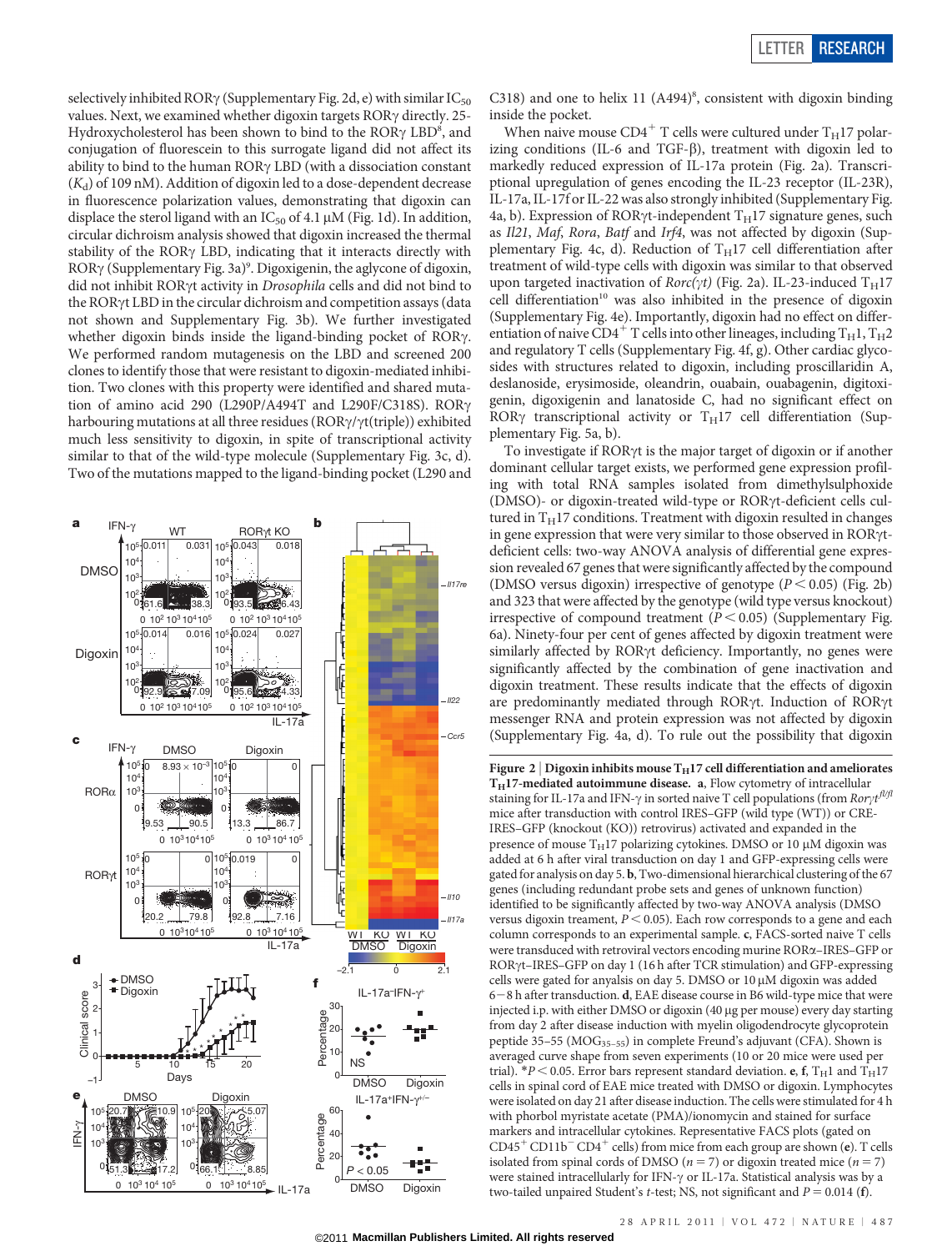blocks steps downstream of ROR $\gamma$ t activity during T $_{\rm H}$ 17 cell differentiation (for example, IL-17a production), we examined its effect on ectopic expression of ROR $\gamma$ t or ROR $\alpha$  in naive CD4<sup>+</sup> T cells. Both nuclear receptors were previously shown to be sufficient to induce IL-17a expression<sup>11</sup>, presumably by binding to the same cis-acting elements<sup>12</sup>. Digoxin suppressed ROR<sub>Y</sub>- and ROR<sub>Yt</sub>- but not ROR<sub> $\alpha$ -</sub> mediated induction of IL-17a (Fig. 2c and Supplementary Fig. 6b), confirming that it acts selectively on ROR $\gamma$ t in mouse T cells. However, digoxin (10  $\mu$ M) failed to inhibit ROR $\gamma$ t(triple)-mutantmediated IL-17a production (Supplementary Fig. 3e). Digitoxin and  $\beta$ -acetyldigoxin also selectively inhibited ROR $\gamma$ t-dependent T<sub>H</sub>17 cell differentiation (Supplementary Fig. 6c). The aryl hydrocarbon receptor (AhR) is another ligand-dependent transcription factor that augments  $T_H$ 17 responses<sup>13</sup>. Its activity was unaffected by digoxin, as addition of the AhR ligand 6-formylindolo[3,2-b]carbazole (FICZ) increased RORa-dependent IL-17a expression even in the presence of digoxin (Supplementary Fig. 6d). ROR $\gamma$ t is predominantly found in the nucleus of  $T_H$ 17 cells<sup>14</sup>. Digoxin treatment did not inhibit its nuclear localization in Drosophila cells or in in vitro differentiated  $T_H$ 17 cells (Supplementary Fig. 7a, b). These data raise the question of how digoxin suppresses ROR $\gamma$ t transcriptional activity. Chromatin immunoprecipitation-sequencing (ChIP-Seq) analysis with an anti-ROR $\gamma$ t antibody (Supplementary Fig. 7c) was used for genome-wide identification of its transcriptional target sites in  $T_H$ 17 cells (M. Ciofani and D.R.L., unpublished results). We evaluated the effect of digoxin on binding of ROR $\gamma$ t to sites in two relevant loci, Il17a/f and Il23r. RORyt binding to these sites was substantially reduced on treatment with digoxin (Supplementary Fig. 7d), demonstrating one mode of its activity. In vitro, digoxin not only reduced the binding of RORyt onto its target, but also displaced SRC3-1b co-activator peptides (IC<sub>50</sub> of 1.8  $\mu$ M) from the ROR $\gamma$ t LBD and facilitated its interaction with co-repressor NCOR2 peptides  $(IC_{50}$  of 3.9  $\mu$ M) (Supplementary Figs 7e, 8a, b).

We next examined if digoxin can exert an anti-inflammatory effect in mice. We induced experimental autoimmune encephalomyelitis  $(EAE)$ —a T<sub>H</sub>17-mediated autoimmune inflammatory disease—in  $C57BL/6$  wild-type mice<sup>15,16</sup> in conjunction with intraperitoneal (i.p.) injections of digoxin or carrier each day from day 2. Digoxin treatment not only delayed the onset, but also reduced the severity of EAE progression (Fig. 2d). Also, the total number of mononuclear cells infiltrating the spinal cord was markedly reduced in mice treated with digoxin (Supplementary Fig. 9). Importantly, the percentage of IL-17 producing T cells infiltrating the spinal cord in digoxin-treated mice was reduced by more than 50% as compared to DMSO-treated mice, whereas that of IFN- $\gamma$ -producing T<sub>H</sub>1 cells was approximately the same (Fig. 2e, f). Administration of digoxigenin had no effect on the progression of EAE (data not shown), indicating that the cardiac glycoside activity<sup>17</sup> has no role in the observed amelioration of disease.

Digoxin, an inhibitor of the Na<sup>+</sup>/K<sup>+</sup>-ATPase, has long been used for treatment of congestive heart failure $17,18$ , but is toxic for human cells at concentrations ( $>300$  nM)<sup>19</sup> well below those required for ROR $\gamma$ t inhibition. Expression of the catalytic  $\alpha$ 1 subunit of murine Na<sup>+</sup>/K<sup>+</sup>-ATPase, which binds digoxin poorly, rendered human cells much less sensitive to digoxin-mediated cytotoxicity<sup>20,21</sup>. Thus, we ectopically expressed the  $\alpha$ l subunit of murine Na<sup>+</sup>/K<sup>+</sup>-ATPase in human cord blood  $CD4^+$  T cells in the presence of cardiac glycosides. Lanatoside C (Supplementary Fig. 5a, b), which has inhibitory activity on the Na<sup>+</sup>/  $K^+$ -ATPase similar to digoxin<sup>17</sup> but does not inhibit ROR $\gamma$ t activity (data not shown), had no effect on IL-17a expression. However, digoxin suppressed IL-17a production (Supplementary Fig. 10a). Next, human T cells expressing the murine  $Na<sup>+</sup>/K<sup>+</sup>$ -ATPase were further transduced with lentivirus encoding human ROR $\alpha$ d,  $\beta$ , or  $\gamma t$ , all of which are sufficient to induce IL-17 expression<sup>22</sup>. Digoxin inhibited only ROR $\gamma$ t-mediated induction of IL-17a (Supplementary Fig. 10b), demonstrating its direct and selective activity on human ROR $\gamma$ t.

Cardiac glycosides of the cardenolide class have three common structural motifs, namely a central steroidal core fused with a butenolide and

various sugars<sup>23,24</sup>. The glycans are dispensable, as digoxigenin still inhibits  $\text{Na}^+/ \text{K}^+$ -ATPase<sup>17</sup>. 20,22-Dihydrodigoxin (Supplementary Fig. 2d), which was derived upon butenolide reduction of digoxin by the intestinal commensal Eubacterium lentum<sup>25</sup>, has weak cardiac glycoside activity with much lower binding affinity than that of digoxin for  $Na^+/K^+$ -ATPase<sup>17,26</sup>, yet it inhibited ROR $\gamma$  activity in the S2 reporter system (data not shown). As 20,22-dihydrodigoxin was still cytotoxic for human cells at  $2.5 \mu M$ , digoxin was further modified by complete reduction of the butenolide to generate 20,22-dihydrodigoxin-21,23 diol (Dig(dhd)) (Fig. 3a). Dig(dhd) lacked cytotoxic activity on human cells at concentrations up to 40  $\mu$ M, but it still possessed ROR $\gamma$  inhibitory activity and displaced the sterol ligand from the ROR $\gamma$  LBD (IC<sub>50</sub> of  $12 \mu M$ ) (Supplementary Fig. 11a). Additional derivatization of digoxin was achieved by aldol condensation of the butenolide with salicylaldehyde to produce digoxin-21-salicylidene (Dig(sal)) (Fig. 3a), which, similarly to digoxin, bound directly to  $ROR\gamma$  in the circular dichroism assay (Supplementary Fig. 3a). These compounds selectively inhibited both mouse and human RORyt activities without affecting those of mouse RORα and human LXRβ (Supplementary Fig. 11b-d). Moreover, Dig(sal) treatment reduced the severity of EAE progression (Supplementary Fig. 11e). When tested on human  $CD4^+$  T cells transduced with viruses encoding RORad or RORyt, Dig(dhd) or Dig(sal) treatment selectively suppressed RORyt-mediated IL-17a induction (Supplementary Fig.11f). Intriguingly, addition of either compound blocked  $T_H$ 17 cell differentiation<sup>22</sup> (Fig. 3b) and induced reciprocal increases of IFN- $\gamma$  or FOXP3 expression in T cells (Fig. 3b and Supplementary Fig. 11g), indicating that functional ROR $\gamma$ t or its



Figure 3 | Dig(dhd) and Dig(sal) inhibit human  $T_H$ 17 cell differentiation. a, Chemical structures of Dig(dhd) and Dig(sal). b, Flow cytometry of the production of IL-17a and IFN- $\gamma$  by human naive cord blood T cells cultured for six days in the presence of IL-2, IL-23 and IL-1 $\beta$ , with various concentrations of TGF- $\beta$  (ng ml<sup>-1</sup>). DMSO, Dig(dhd) or Dig(sal) at indicated concentrations (mM) was added 16 h after cytokine addition.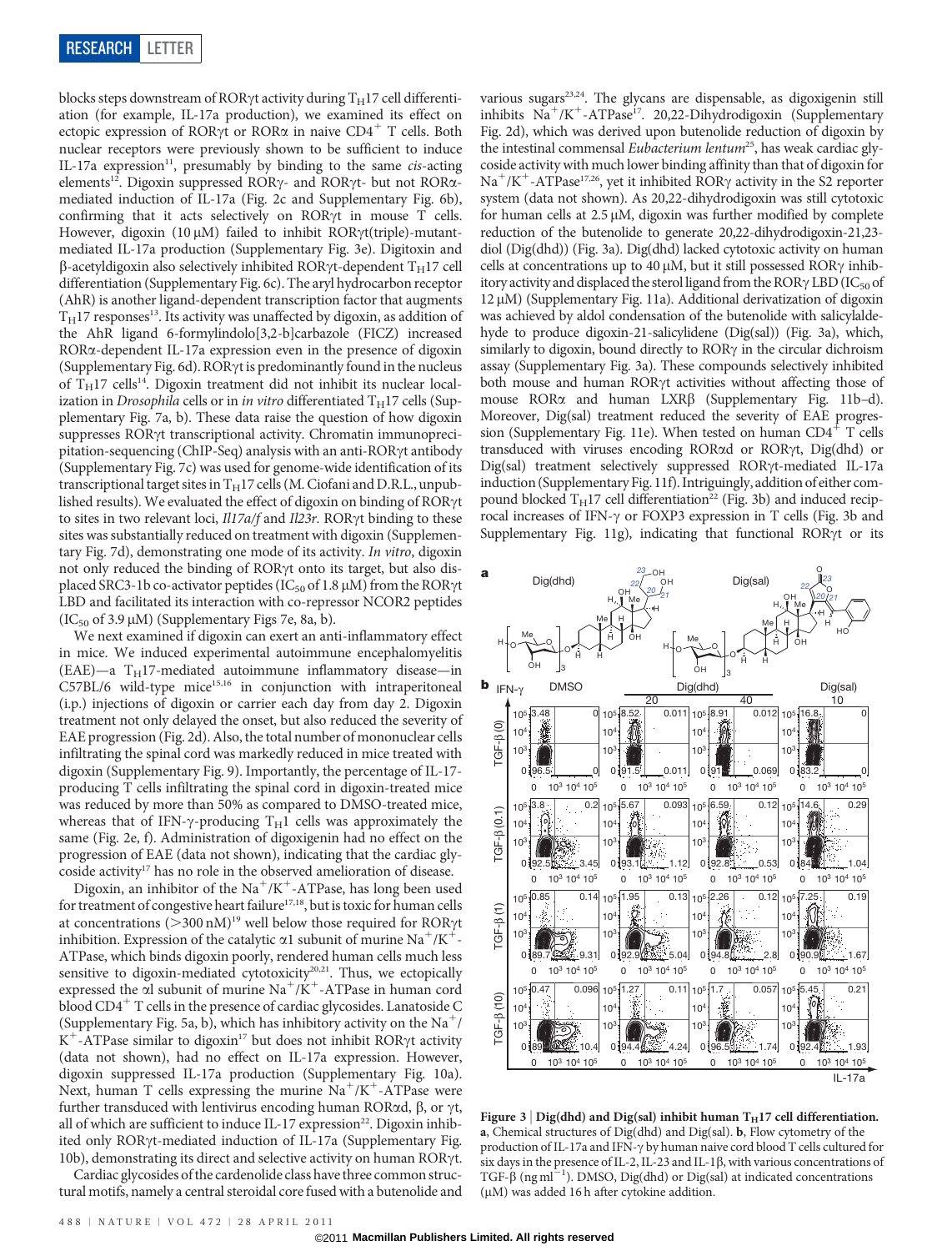downstream events may normally suppress development into other T cell lineages. Expression of another human  $T_H17$  cell-associated surface marker, CCR6, was also reduced in Dig(dhd)-treated cells (Supplementary Fig. 11h).

We next investigated if digoxin can inhibit IL-17 production from pre-differentiated  $T_H$ 17 cells. In vitro digoxin treatment of expanded mouse  $T_H17$  cells derived from immunized mice inhibited both IL-23R (Fig. 4a) and IL-17a expression without affecting IFN- $\gamma$ expression (Fig. 4b). We also purified GFP-positive T<sub>H</sub>17 cells from<br>MOG-immunized Il23r<sup>gfp/+</sup> mice<sup>27</sup> after 4-day *in vitro* culture with IL-23 and MOG peptide. More than 70% of the sorted GFP-positive cells expressed IL-17a (Supplementary Fig. 12a, day 0). GFP-positive cells were then treated with DMSO or digoxin for an additional 3 days. Digoxin treatment reduced IL-17a-expressing cells by more than 70% (Supplementary Fig. 12a, day 3), confirming that mouse  $T_H$ 17 cells



Figure  $4 | ROR\gamma t$  activity is important for maintenance of mouse and human  $T_H$ 17 cells. a, b, Flow cytometry of intracellular staining for IL-17a and IFN- $\gamma$  by CD4<sup>+</sup> T cells. Mononuclear cells were collected from draining lymph nodes of wild-type or IL-23R–GFP knock-in heterozygous mice 7 days after  $MOG<sub>35–55</sub>/CFA injection. Cells were cultured for four more days with  $MOG<sub>35–55</sub>/CFA$$ 55 peptide and exogenous IL-23 or IL-12, in the presence of DMSO or 10 μM digoxin. Without pre-immunization, addition of IL-23 and MOG<sub>35-55</sub> peptide to culture did not lead to de novo  $T_H17$  cell differentiation (data not shown). Digoxin treatment suppressed expansion of in vivo differentiated  $T_H$ 17 cells, assayed by IL-23R reporter GFP expression (a) or by IL-17a production (b). c, d, Human naive  $(CD45RA<sup>+</sup>CD3<sup>+</sup>CD4<sup>+</sup>)$  or memory  $(CD45RO<sup>+</sup>CD45RA<sup>-</sup>CD3<sup>+</sup>CD4<sup>+</sup> CCR6<sup>+</sup>CD161<sup>+</sup>)$  cells were purified from healthy donor peripheral blood samples and were cultured in the presence of IL-1 $\beta$ , IL-23 and IL-2 for 6 days with or without 40  $\mu$ M Dig(dhd). Representative FACS plots from one donor are shown (c). Each symbol indicates a separate donor ( $n = 11$ ). Statistical analysis was by a two-tailed unpaired Student's t-test; IL-17a<sup>-</sup> IFN- $\gamma^+$ , NS, and IL-17a<sup>+</sup> IFN- $\gamma^{+/-}$ ,  $P = 0.02$  (d).

generated in vivo and expanded in vitro require continuous RORyt activity to maintain their identity. To test if digoxin suppresses the activity of pre-existing T<sub>H</sub>17 cells in vivo, we transferred IFN- $\gamma$ deficient, MBP-specific  $T_H17$  cells into lymphopenic RAG2-deficient mice and assessed EAE manifestation after daily administration of digoxin. Because the transferred cells lack IFN- $\gamma$ , the EAE phenotype observed in these mice is entirely attributable to the function of  $T_H$ 17 cells. Digoxin treatment from day 2 delayed onset and reduced severity of  $T_H$ 17 cell transfer-mediated EAE, which further confirms a requirement for continuous ROR $\gamma$ t activity in T<sub>H</sub>17 cells (Supplementary Fig. 12b). We then examined if ROR $\gamma$ t activity is also important for sustained expression of IL-17a in human  $CD4^+$  T cells. Human memory  $T_H$ 17 cells were purified from peripheral blood samples and enriched by *in vitro* culture. Naive  $CD4^+$  T cells cultured in the same cytokine conditions did not produce IL-17a (Fig. 4c, left plot). Dig(dhd) treatment led to a 40–50% reduction of IL-17a-expressing cells with little effect on IFN- $\gamma$ -expressing cells (Fig. 4c, d). These data demonstrate that human ROR $\gamma$ t activity has an important role in maintaining the human  $T_H$ 17 cell population.

T cells and innate lymphocytes that produce IL-17a and IL-22 are recognized as having key roles in maintenance of barrier function at mucosal surfaces and also in the pathophysiology of autoimmune disease. All such cells, which include  $T_H17$  cells, other TCR $\alpha\beta$  cells,  $TCR\gamma\delta$  cells, lymphoid tissue inducer cells and NK-like cells (also referred to as NK22 cells) share in the property of requiring expression of RORyt for their differentiation. Abrogation of RORyt expression results in marked reduction or complete depletion of these cell types and in resistance to  $T_H$ 17-mediated autoimmune disease in mouse models<sup>4,6,28</sup>. Therefore, ROR $\gamma$ t antagonists digoxin, Dig(dhd) and Dig(sal) may serve as good chemical templates for the development of potent therapeutic compounds to treat various diseases associated with inflammatory lymphocyte dysfunction.

The digitalis-like compounds were originally identified in plants. A body of evidence indicates the presence of endogenous digitalis-like compounds in mammals including humans<sup>18,29</sup>. Identification of digoxin as a ROR $\gamma$ t antagonist suggests that related molecules in mammals may modulate ROR $\gamma$ - and ROR $\gamma$ t-mediated functions. However, it would be derivative compounds with better  $IC_{50}$  values that would have such roles. In light of recent findings of the roles of microbiota in the generation of  $T_H17$  cells in the small intestine<sup>30</sup>, it is interesting that Eubacterium lentum—another commensal bacterium—has the capacity to metabolize digoxin into dihydrodigoxin. The possibility of the existence of endogenous digitalis-like compounds in host organisms and of their modification by microbes may present further opportunities for modulating the function of ROR $\gamma$ t and T<sub>H</sub>17 cell differentiation.

## METHODS SUMMARY

Chemical screen. Ten thousand Drosophila stable S2 cells with genomic integration of the  $Cu^{2+}$ -inducible G4DBD-mouse ROR $\gamma$  construct were transfected with 5 ng of pUAST firefly luciferase and 7 ng of Pol III Renilla luciferase and dispensed into white-bottom tissue-culture 384-well plates (Corning). Two days later, small compounds (total 4,812 compounds from the ICCB chemical libraries, including Bioactives and Prestwick collections) were added and, after 6 h,  $Cu^{2+}$ was added to the wells (700 µM). The following morning, Stop-glo luciferase substrates (Promega) were used to measure luciferase activity. Initial hits including digoxin were tested against three different control S2 reporter cell lines.

Cell culture. Mouse and human  $CD4^+$  T cell culture and viral transduction were performed as described previously<sup>6,22</sup>, unless indicated otherwise in the text.

Identification of non-toxic digoxin derivatives. Various digoxin derivatives were synthesized and first tested for toxicity on human embryonic kidney 293T cells at various concentrations. Compounds exhibiting reduced toxicity compared to digoxin were further tested for their  $ROR\gamma$  inhibitory activities with the insect cell reporter lines.

General. All DNA constructs were generated by PCR-based methodology and confirmed by sequencing. Retroviral production and transduction, EAE experiments and gene chip analysis were performed as described previously<sup>6</sup>. IL-17a, IFN- $\gamma$ , IL-4, FOXP3 and CCR6 protein expression was examined by intracellular or surface staining according to the manufacturer's protocol.